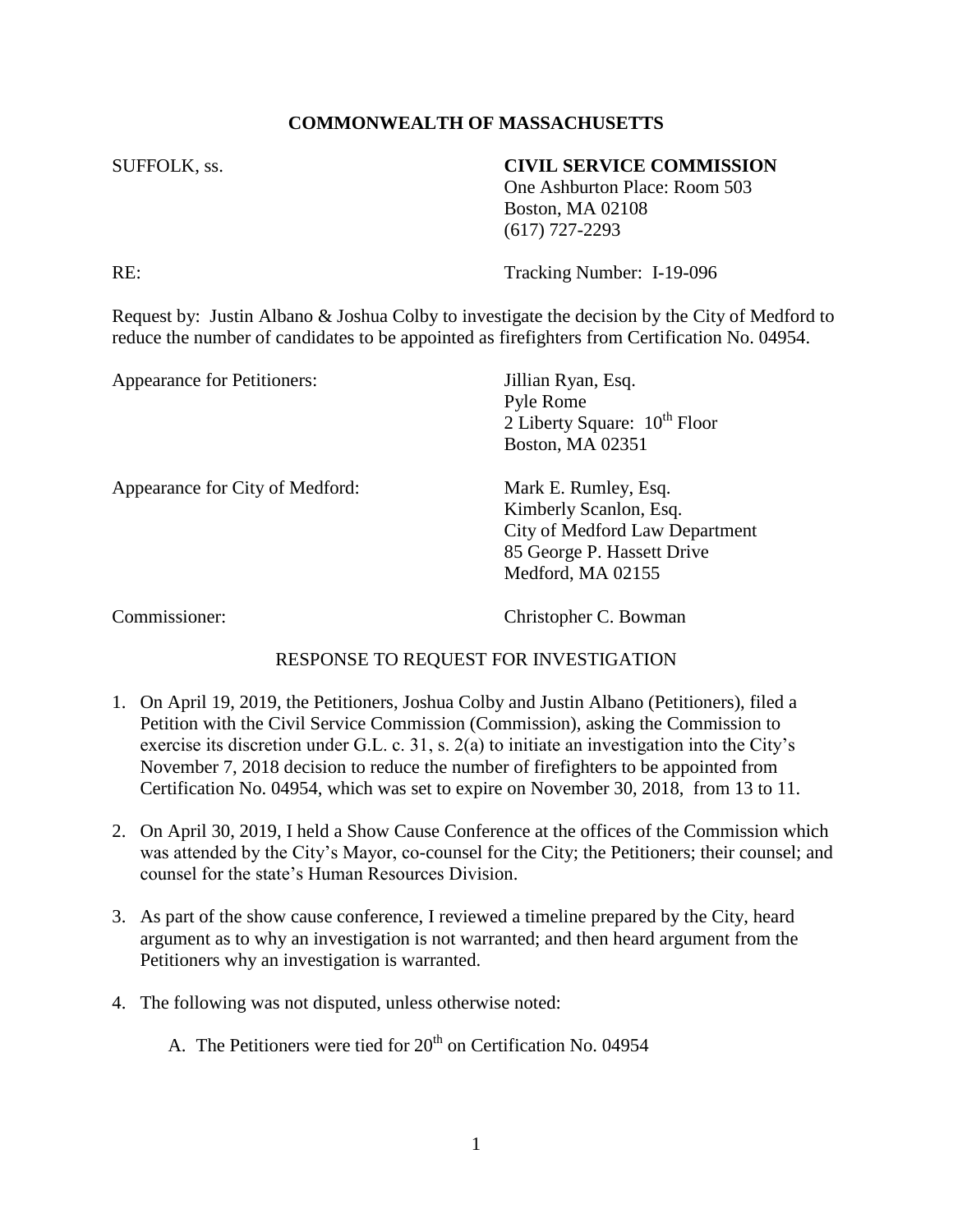- B. As of November  $7<sup>th</sup>$ , the City had already selected eleven (11) out of a maximum thirteen (13) candidates, including at least one (1) candidate ranked in the  $19<sup>th</sup>$  tie position.
- C. According to the City, the Fire Chief was recommending that two (2) of the candidates ranked in the  $20<sup>th</sup>$  tie position (only one of whom is a Petitioner) be appointed.
- D. Appointing candidates in the  $20<sup>th</sup>$  tie position would result in a bypass of at least one candidate ranked  $19<sup>th</sup>$ .
- 5. At the show cause conference, the City argued that the decision to not appoint any candidate in the  $20<sup>th</sup>$  tie position was solely related to time constraints related to the pending expiration of the list (November  $30<sup>th</sup>$ ); vacation schedules; and the need to do a thorough review regarding whether the City had sufficient reasons to bypass candidate(s) ranked in the  $19<sup>th</sup>$  tie group, which the City argued could not be completed by the November  $30<sup>th</sup>$  deadline.
- 6. The Petitioners argued that the Commission should review whether the City's decision was related to the fact that the scores for the new eligible list (to be established December  $1<sup>st</sup>$ ) were released on October  $30<sup>th</sup>$  and the Appointing Authority's son received a high score, which could potentially place him in a relatively high position on the new eligible list that was eventually established on December  $1<sup>st</sup>$ , 2018.
- 7. Prior to determining whether an investigation was warranted, I requested the following information:
	- I. An affidavit from the City's Fire Chief, who was unavailable to attend the show cause conference, regarding any discussions, emails, text messages, correspondence, etc. between himself, the Mayor and any other individuals regarding his initial recommendation to appoint two (2) candidates from the  $20<sup>th</sup>$  tie group and the subsequent decision to appoint 11, as opposed to 13 candidates from the eligible list that expired on November  $30<sup>th</sup>$ .
	- II. Any correspondence, including, but not limited to: letters, emails, text messages, etc. from / to the Mayor directly or indirectly related to the decision to appoint 11, as opposed to 13 candidates, from the eligible list that expired on November  $30<sup>th</sup>$ .
	- III. Upon submission of such information, the Petitioners had ten (10) days to submit a reply, both to the information, and the City's prior submission, explaining why an investigation by the Commission, in their opinion, is warranted.
- 8. I subsequently received: a) the affidavit of the City of Medford's Fire Chief; and b) the Position Statement of the Petitioners.
- 9. Based on a review of the record as of that point, there was insufficient information for me to determine whether "time constraints" (related to the review of candidates to be bypassed) was the primary reason for reducing the total number of candidates to be appointed from Certification No. 04954 from 13 to 11 on November 7, 2018.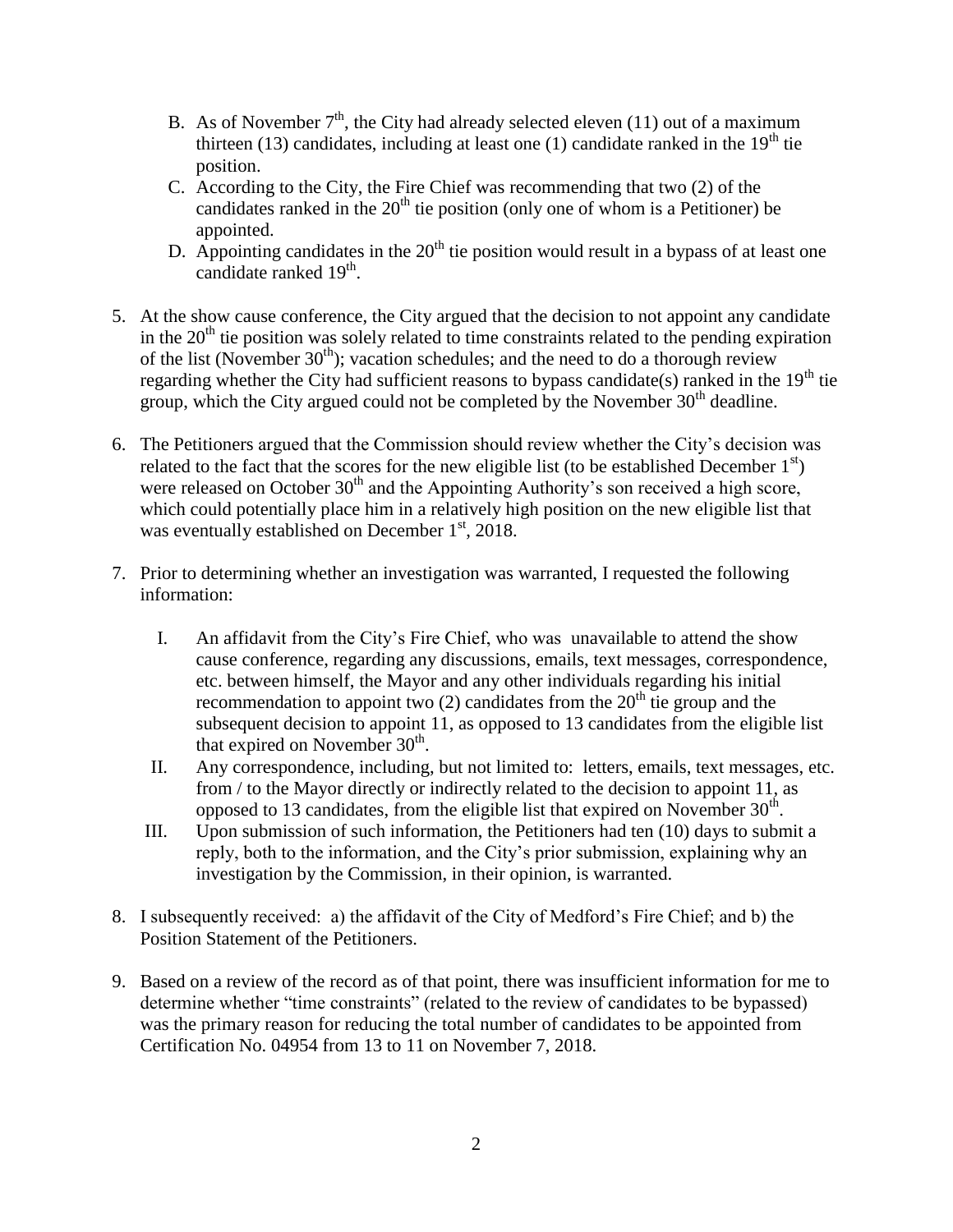- 10. In order to obtain additional information, I scheduled a status conference and asked the City to make available any persons who could address: a) whether the City's Appointing Authority, at the time, did (or did not) reference time constraints as a reason for reducing the number of candidates to be appointed from 13 to 11; b) the process used to review bypass reasons in May 2018, including the amount of time required by the Appointing Authority regarding that review.
- 11. Further, I asked the Petitioners and the City to provide the Commission with any information regarding whether the Petitioners (or the other candidate recommended by the Fire Chief in November 2018) had any personal or family connections to any person employed by the City.
- 12. On June 25, 2019, I held a status conference that was attended by the City's Mayor, cocounsel for the City; the Petitioners; their counsel; and the City's Fire Chief at which time I received responses to the above-referenced issues.

## *Applicable Civil Service Law and Rules & Response*

 G.L. c. 31, § 2(a) allows the Commission to conduct investigations. This statute confers significant discretion upon the Commission in terms of what response and to what extent, if at all, an investigation is appropriate. See Boston Police Patrolmen's Association et al v. Civ. Serv. Comm'n, No. 2006-4617, Suffolk Superior Court (2007). See also Erickson v. Civ. Serv. Comm'n & others, No. 2013-00639-D, Suffolk Superior Court (2014). The Commission exercises this discretion, however, "sparingly". See Richards v. Department of Transitional Assistance, 24 MCSR 315 (2011).

 After careful review and consideration of the entire record in this matter, I have concluded that an investigation is not warranted.

 It is undisputed that the name of the Mayor's son appears on the current eligible list for Medford firefighter, established on December 1, 2018. It appears that the Mayor has taken all appropriate actions to fully recuse herself from any future hiring cycles in which her son could be a candidate.

 The issue here is whether, *prior to the establishment of the eligible list*, on November 7, 2018, the Mayor took action that could potentially benefit her son, to the detriment of the two (2) Petitioners.

 As part of the status conference, the Fire Chief walked through the well-established process for reviewing firefighter candidates in Medford which includes: a) the Fire Chief's detailed review of each candidate's employment application; b) the Fire Chief developing a list of questions about each candidate that he would like addressed in the background investigation, in addition to the standard background questions; c) completion of background investigations by the Medford Police Department, including recorded interviews; d) review of the background